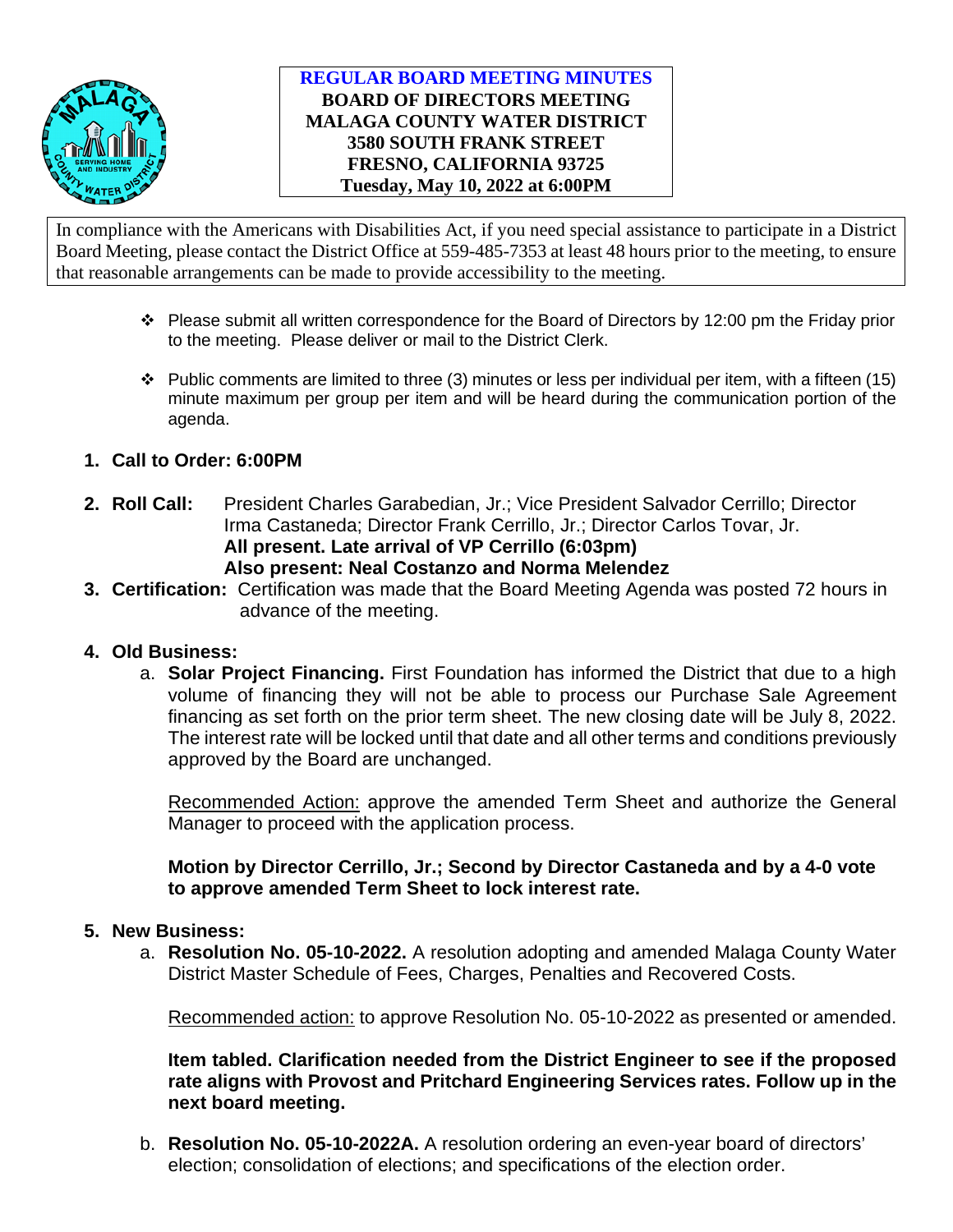Recommended action: to approve Resolution No. 05-10-2022A as presented or amended.

**Motion by Director Castaneda Second by Vice President Cerrillo and a 5-0 vote to approve Resolution No. 05-10-2022A as presented.**

c. **CDBG 21451.** The District has been awarded \$250,000 in CDBG funds through Fresno County for Nitrogen Reduction at the Malaga Wastewater Plant. An Agreement is required with the County to secure the funds.

Recommended action: To approve the Agreement with Fresno County and authorizing the General Manager to sign the Agreement and submit reimbursement requests to the County.

**Motion by Vice President Cerrillo Second by Director Tovar, Jr. and by a 5-0 vote to approve Agreement with Fresno County and authorizing GM to sign the Agreement and submit reimbursement requests to the County.**

**6. Incorporation Reports:**

**President Garabedian, Jr. had a meeting with Supervisor Brandau and spoke to Supervisor Mendez about potentially scheduling a meeting to discuss Malaga's incorporation.** 

**7. Recreation Reports:**

**Director Castaneda reported the recreation committee held a meeting on May 9 to discuss the Mother/Father's Day program. Food and raffles are arranged.** 

**Vice President Cerrillo reports that beverages secured.**

- **8. Engineer Reports:**
	- a. District Engineer Report. **None.**
	- b. CDBG Engineer Report: **none.**
- **9. General Manager's Report:**
	- a. Proposed city annexation within MCWD SOI
	- b. **Gazebo currently under construction**
	- c. **Dates for track repairs and parking lot resurfacing**
	- d. **Repairs complete for teen room and gutters**
	- e. **Use of the side room to resume**
- **10.President's Report:**

**After meeting with Fresno County, EOC and Public Works representatives, President Garabedian, Jr. was left with the feeling that they are not for Malaga's incorporation, but their own project needs. Gave direction to Legal Counsel to draft a letter to LAFCO stating that the district will seek incorporation under special legislations.** 

**11.Vice President's Report:**

**Vice President Cerrillo attended a meeting with CalTrans regarding traffic control on Central Ave. He will also follow up with the GM regarding weekend staff at the park. He**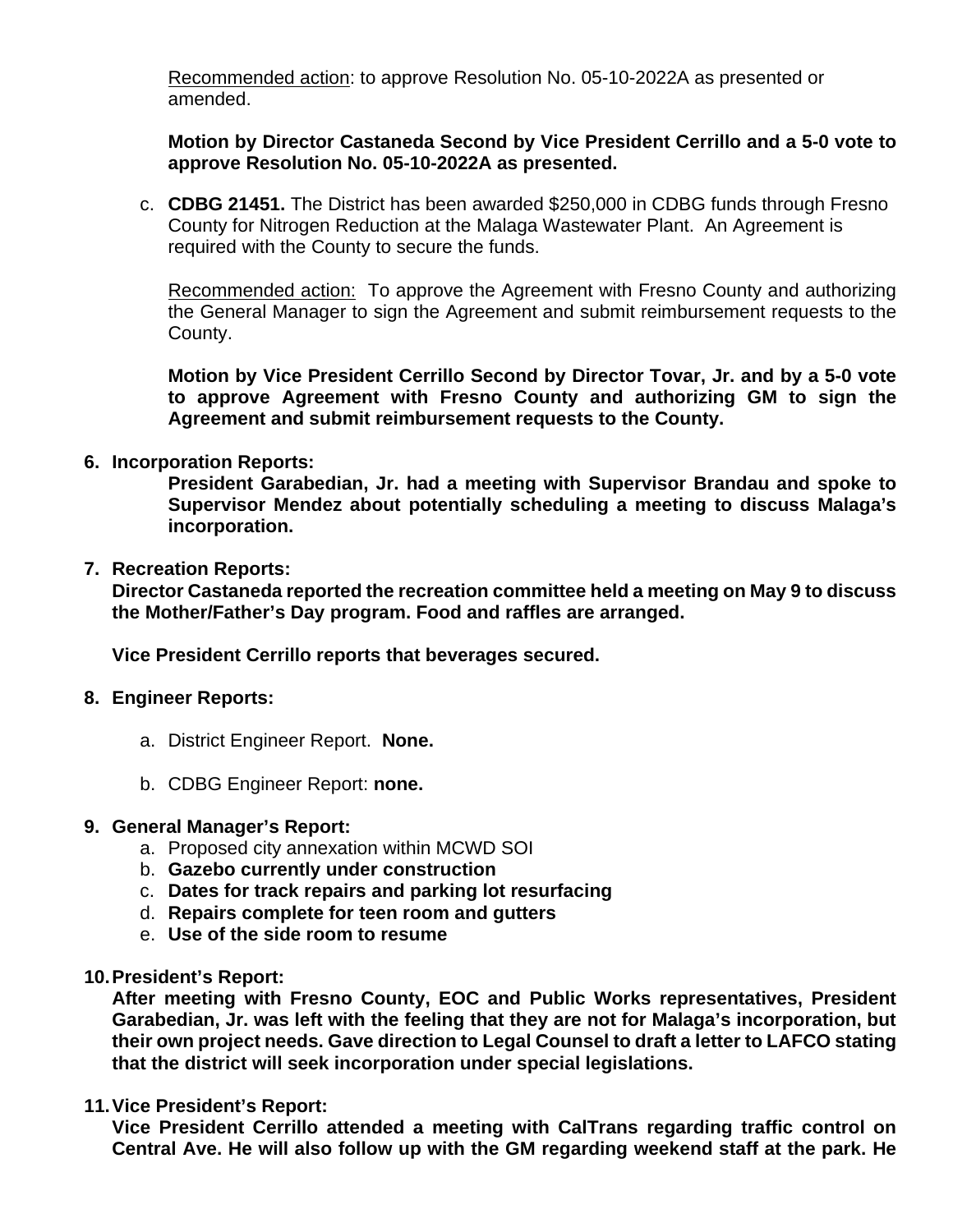**also informed the directors that there was a COVID case at ACWA and to watch out for symptoms.** 

**12.Director's Reports: none.**

# **13.Legal Counsel Report: none.**

#### **14.Communications:**

- a. Written Communications:
	- 1. **Flyer.** The San Joaquin Valley Air Pollution Control District will host a lawnmower trade-in event on May 14.

b. Public Comment: *The Public may address the Malaga County Water District Board on item(s) of interest within the jurisdiction of the Board, not appearing on the agenda. The Board will listen to comments presented; however, in compliance with the Brown Act, the Board cannot take action on items that are not on the agenda. The public should address the Board on agenda items at the time they are addressed by the Board. All speakers are requested to wait until recognized by the Board President. All Comments will be limited to three (3) minutes or less per individual/group per item per meeting, with a fifteen (15) minutes maximum.*

**Maria Castaneda and Carmen Armenta, members of the recreation committee, expressed their gratitude towards the General Manager. They stated that he gives a lot of positive reinforcement to the group, and he supports the committee in any way possible to help bring a program to life. They have a high level of respect for him.** 

- **15.Consent Agenda.** The items listed below in the Consent Agenda are routine in nature and are usually approved by a single vote. Prior to any action by the Board of Directors, any Board member may remove an item from the consent agenda for further discussion. Items removed from the Consent Agenda may be heard immediately following approval of the Consent Agenda or set aside for discussion and action after Regular Business.
	- a. Minutes of the Regular Board Meeting of April 12, 2022 and Regular Board Meeting of April 25, 2022.
	- b. Financial Statements and Accounts Payable Reports.

Recommended action: To approve the Consent Agenda as presented or amended.

## **Motion by Vice President Cerrillo; Second by**

## **16.Closed Session: 7:16pm**

a. Potential Litigation. Government code section 54956.9(d)(2). **No reportable action.**

## **17.Adjournment:**

**Motion by Vice President Cerrillo; Second by Director Castaneda and by a 5-0 vote to adjourn the meeting at 8:05pm.**

## **Certification of Posting**

I, Norma Melendez, District Clerk of the Malaga County Water District, do hereby certify that the foregoing minutes for the Regular Meeting of the Board of Directors of May 10, 2022 was posted for public view on the front window of the MCWD office at 3580 S. Frank Street, Fresno Ca 93725, on 05/25/2022.